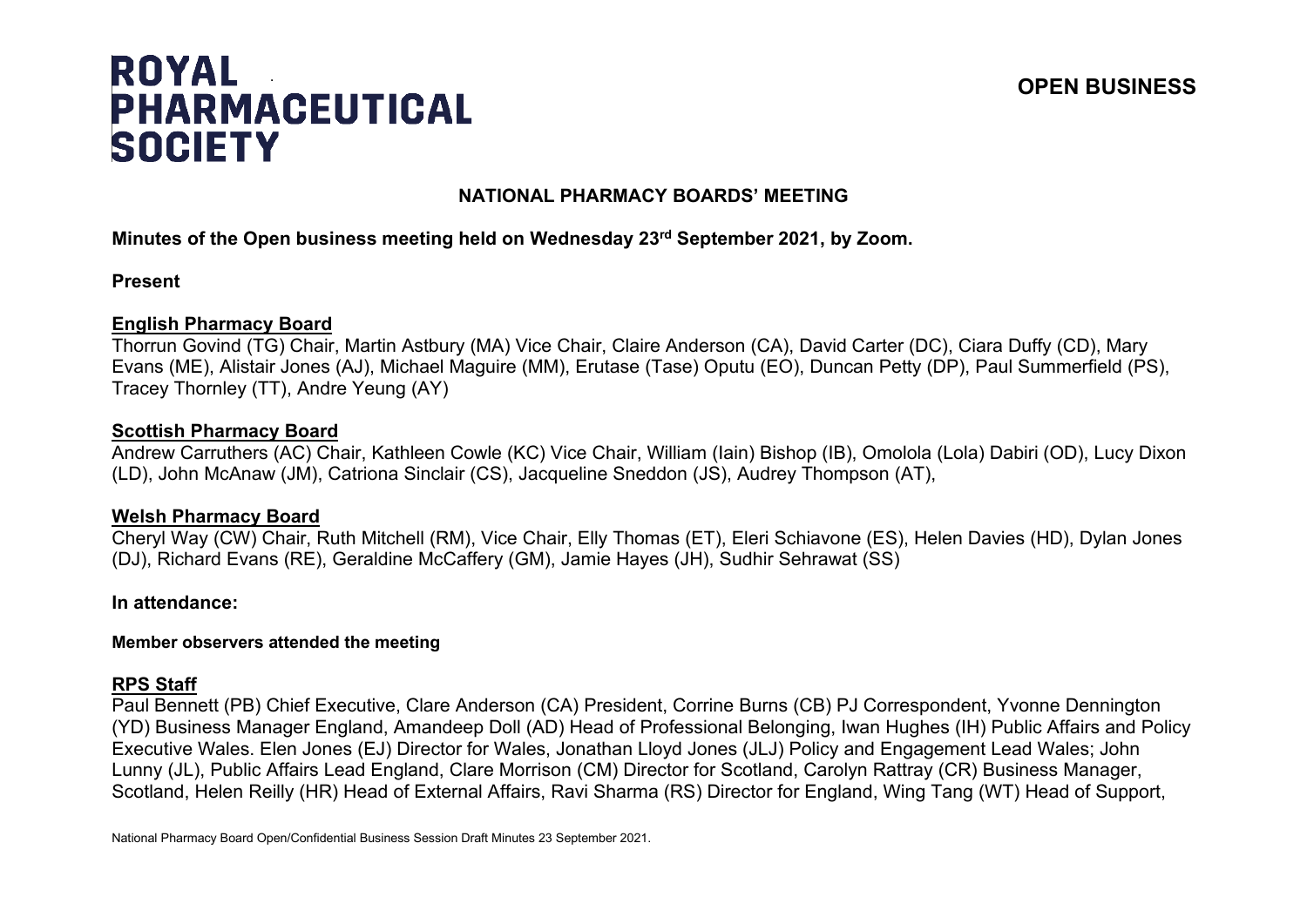Rachael Taylor (RTay), Support Officer, Robbie Turner (RT) (Director of Pharmacy and Member Experience, Cath Ward (CW) Business Manager Wales, Heidi Wright (HW) Practice and Policy Lead for England

## **Apologies**

Brian Addison (BA) (SPB), Sibby Buckle (SB) (EPB), Tamara Cairney (TC) (SPB), Ruth Mitchell (WPB) running late

| 21/09/01. | Welcome and address from CEO/President                                                             |  |  |
|-----------|----------------------------------------------------------------------------------------------------|--|--|
|           | Chair: EPB, Led by CEO/President                                                                   |  |  |
|           | The President welcomed everyone to the meeting. She thanked the staff and members and              |  |  |
|           | the profession for their continued work and support.                                               |  |  |
|           | The CEO also welcomed the observers. He gave a brief synopsis of the RPS Governance                |  |  |
|           | Structure outlining the role of the Assembly in providing strategic direction and having fiduciary |  |  |
|           | oversight of the RPS and the role and responsibilities of the three Country Boards; interpreting   |  |  |
|           | policy and practice and engaging with members locally.                                             |  |  |
| 21/09/02. | <b>Apologies</b>                                                                                   |  |  |
|           | Chair: EPB, Led by: Chair, EPB                                                                     |  |  |
|           | Apologies were received from Sibby Buckle EPB; Brian Addison SPB, Tamari Cairney SPB.              |  |  |
|           | Ruth Mitchell WPB gave apologies for running late.                                                 |  |  |
| 21/09/03. | <b>Declarations of interest</b>                                                                    |  |  |
|           | Chair: EPB, Led by: Chair, EPB                                                                     |  |  |
|           |                                                                                                    |  |  |
|           | (Papers: 21.09/EPB/03, 21.09/SPB/03 and 21.09/WPB/03).                                             |  |  |
|           | WPB It noted that Cheryl Way (CW) and Dylan Jones (DJ) declarations were incorrect and             |  |  |
|           | would be updated for the next meeting.                                                             |  |  |
|           | EPB: It was noted that Tracey Thornley and Mary Evans had updates to their declarations -          |  |  |
|           | these will be updated for the next meeting.                                                        |  |  |
| 21/09/04. | Minutes of the English Pharmacy Board Formal Business meeting (voting), held on 22                 |  |  |
|           | <b>June 2021.</b>                                                                                  |  |  |
|           | Chair: EPB, Led by: Chair, EPB                                                                     |  |  |
|           |                                                                                                    |  |  |
|           | (Paper: 21.09/EPB/04)                                                                              |  |  |

National Pharmacy Board Open/Confidential Business Session Approved Minutes 23 September 2021. Page 2 of 13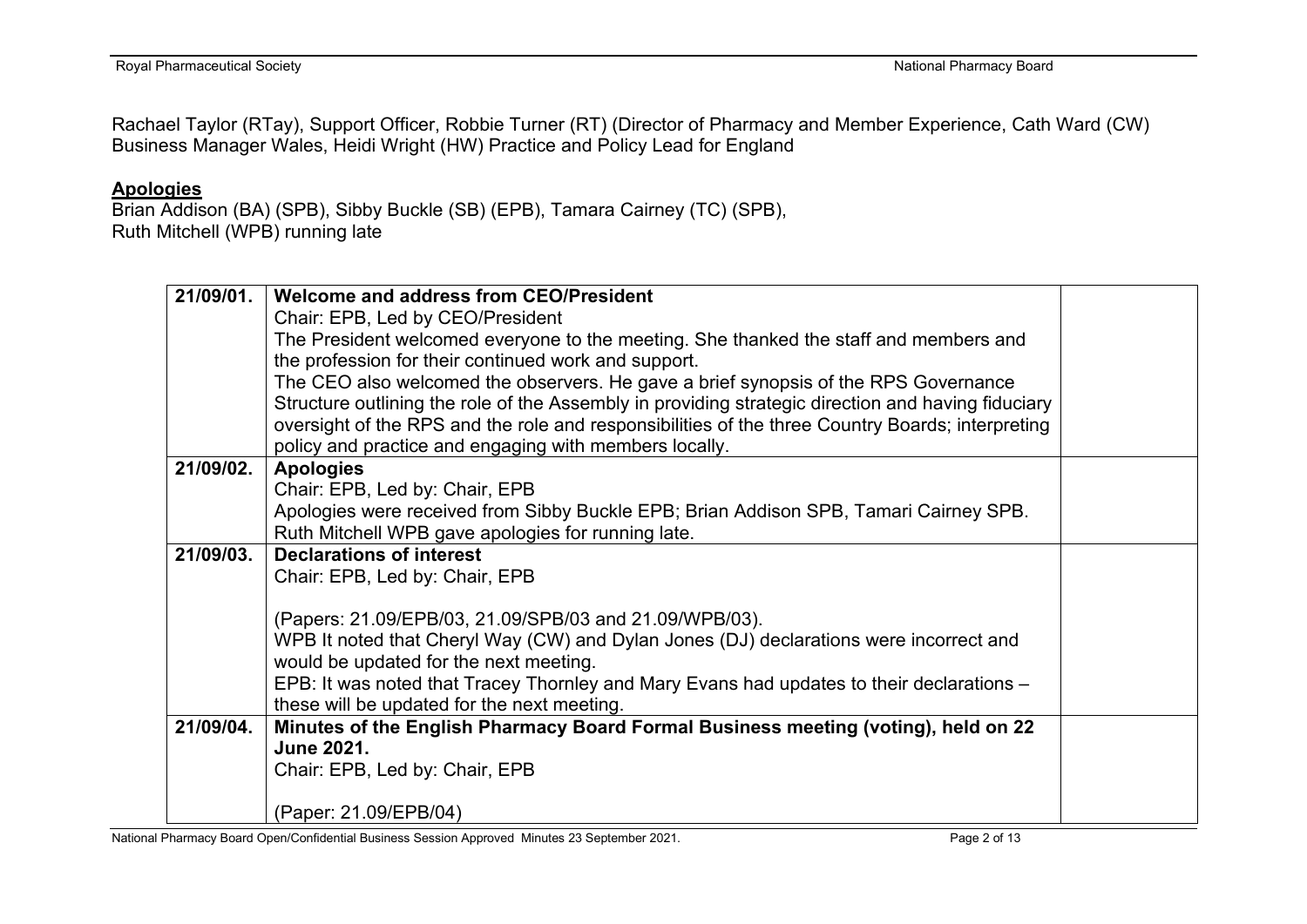| The English Pharmacy Board (EPB)                                                                                                                                 |
|------------------------------------------------------------------------------------------------------------------------------------------------------------------|
| accepted as a true and accurate record                                                                                                                           |
| the minutes of the formal EPB meeting held on 22 June 2021.                                                                                                      |
| approved by (Alasdair Jones) and seconded by (Martin Asbury).                                                                                                    |
| Minutes of the Scottish Pharmacy Board Formal Business meeting (Voting), held on 22<br>June 2021. (Paper: 21.09/SPB/04).                                         |
| The Scottish Pharmacy Board (SPB)                                                                                                                                |
| accepted as a true and accurate record                                                                                                                           |
| the minutes of the formal SPB meeting held on 22 June 2021.                                                                                                      |
| approved by (Andrew Carruthers) and seconded by (Audrey Thompson).                                                                                               |
| Minutes of the Welsh Pharmacy Board Formal Business meeting (voting), held on 22<br><b>June 2021.</b><br>(Paper: 21.09/WPB/04)<br>The Welsh Pharmacy Board (WPB) |
| accepted as a true and accurate record                                                                                                                           |
| the minutes of the formal WPB meeting held on 22 June 2021.                                                                                                      |
| approved by (Cheryl Way) and seconded by (Dylan Jones).                                                                                                          |
|                                                                                                                                                                  |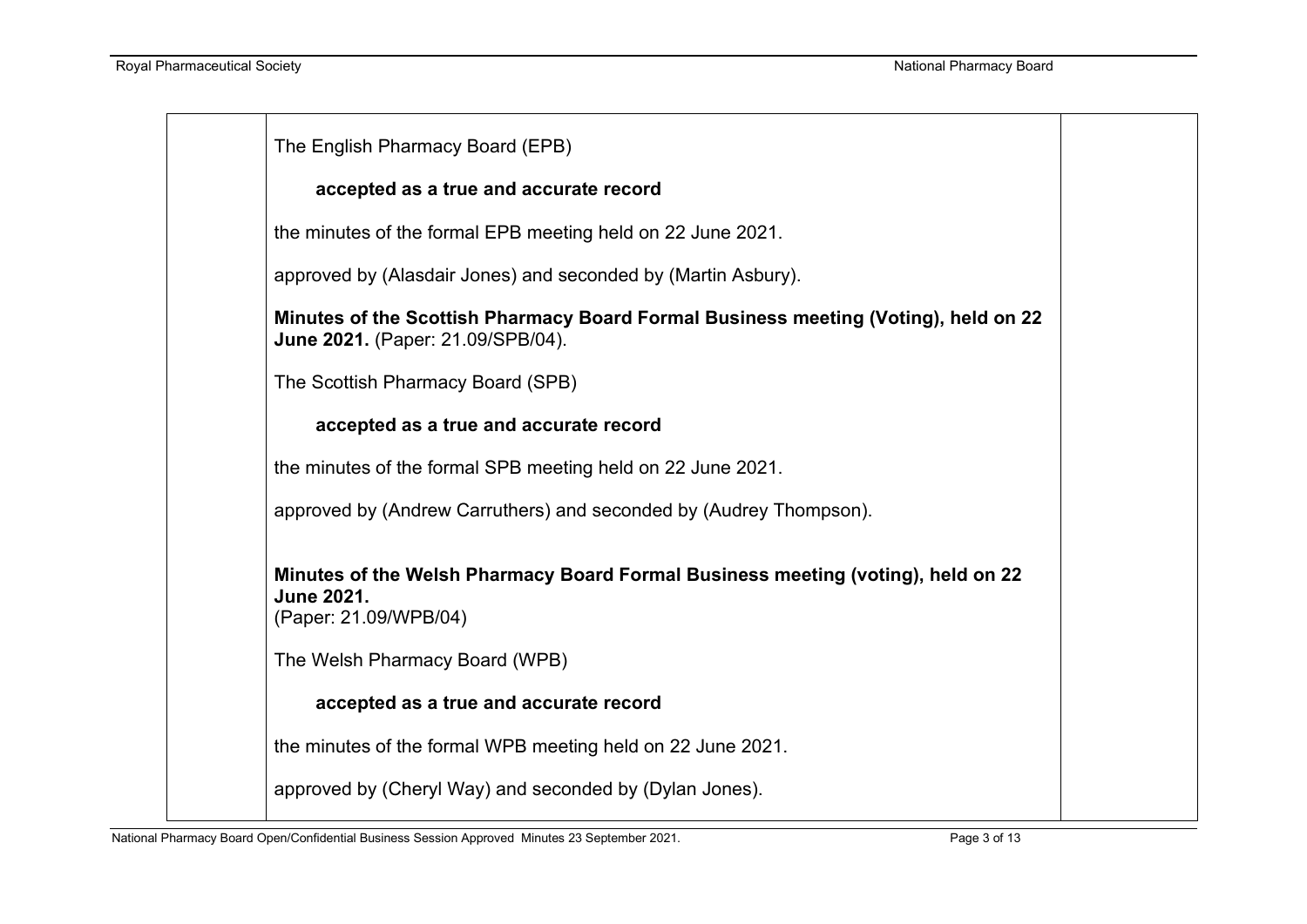|           | Minutes of the National Pharmacy Boards' (NPB) Joint Formal Business meeting, held<br>on 23 June 2021. (Paper: 21.09/NPB/04)                                                                                                                                     |  |  |  |
|-----------|------------------------------------------------------------------------------------------------------------------------------------------------------------------------------------------------------------------------------------------------------------------|--|--|--|
|           | The National Pharmacy Board (NPB)                                                                                                                                                                                                                                |  |  |  |
|           | accepted as a true and accurate record                                                                                                                                                                                                                           |  |  |  |
|           | the minutes of the formal NPB meeting held on 23 June 2021.                                                                                                                                                                                                      |  |  |  |
|           | approved by (Andre Young) and seconded by (Martin Asbury).                                                                                                                                                                                                       |  |  |  |
| 21/09/05. | Matters arising (Paper: 21.09/NPB/05)<br>Chair: EPB, Led by: Chair, EPB                                                                                                                                                                                          |  |  |  |
|           | NPB members were advised that concerns had been raised around the naming of Primary<br>Care, and Community Pharmacy expert advisory groups.                                                                                                                      |  |  |  |
|           | Action: The chairs of the groups will meet to discuss naming convention and will bring forward<br>a proposal for next board meeting. The boards were invited to contribute to this discussion                                                                    |  |  |  |
| 21/09/06. | Sustainability (Paper: 21.09/NPB/06)<br>Chair: WPB, Led by: Elen Jones, Director for Wales                                                                                                                                                                       |  |  |  |
|           | The NPB noted the progress work to date and were informed of some additional pieces of<br>work as follows: -                                                                                                                                                     |  |  |  |
|           | $\triangleright$ Launch of the Competency Framework and date for wider members 6 <sup>th</sup> Oct to inform<br>the work                                                                                                                                         |  |  |  |
|           | $\triangleright$ Clare Anderson and Elen Jones have been invited to speak at a virtual event, approach<br>made from Toronto which reflects the international reach of the work of RPS.<br>$\triangleright$ A full-page spread featured in the Herald in Scotland |  |  |  |
|           | Board members agreed that there were no other key activities for the team to consider, and<br>were happy with the direction taken for this project. It was noted that a considerable amount of<br>work was going on.                                             |  |  |  |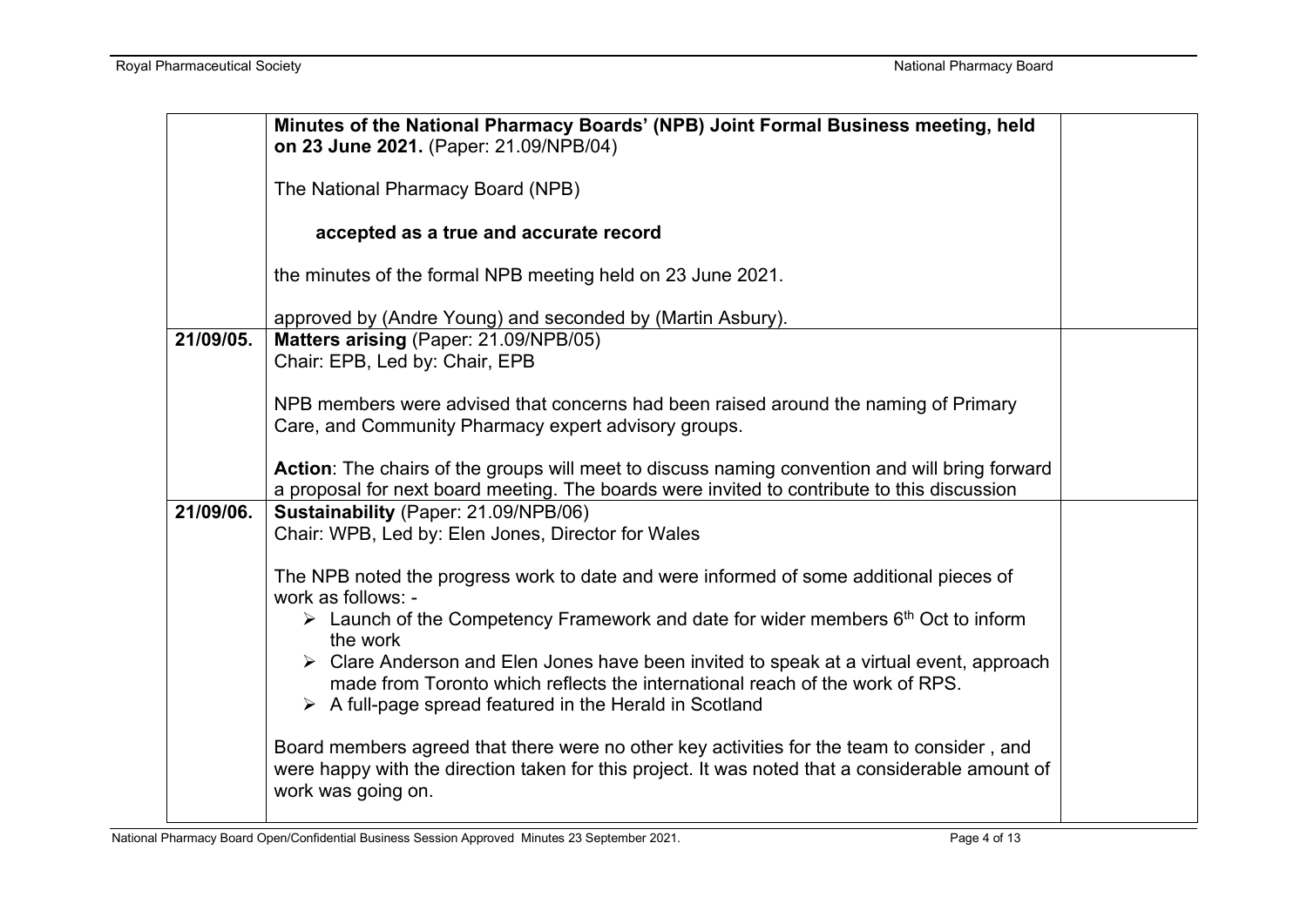|           | NPB members endorsed the decision to adopt recently published Professional Bodies Climate              |  |
|-----------|--------------------------------------------------------------------------------------------------------|--|
|           | Action Charter, developed by Professional Associations Research Network (PARN).                        |  |
|           |                                                                                                        |  |
|           | NPB members were are asked to consider RPS membership of the UK Health Alliance on                     |  |
|           | Climate Change (UKHACC). It was noted that there would be a financial contribution, which              |  |
|           | could be covered by the financial budget set aside for the Sustainability work. Membership             |  |
|           | would afford for one elected member to sit on the board. It was expressed that working                 |  |
|           | together with other Royal Colleges is powerful and allows RPS to provide strong expertise into         |  |
|           | this group.                                                                                            |  |
|           |                                                                                                        |  |
|           | NPB members agreed to RPS membership of the UK Health Alliance on Climate Change                       |  |
|           | (UKHACC).                                                                                              |  |
|           |                                                                                                        |  |
|           | Action – Team to subscribe RPS to the membership of the UK Health Alliance on Climate                  |  |
|           | Change (UKHACC)                                                                                        |  |
|           | Action - Revisit RPS membership of the UK Health Alliance on Climate Change (UKHACC)                   |  |
|           | on an annual basis                                                                                     |  |
|           | Action - A Project Plan to be developed so that membership have a clear idea of the direction          |  |
|           | of travel                                                                                              |  |
| 21/09/07. | Pharmacy workforce shortages (Paper: 21.09/NPB/07)                                                     |  |
|           | Chair: SPB, Led by: PA team                                                                            |  |
|           |                                                                                                        |  |
|           | NPB members discussed this item in their country teams noting that RPS will be looking to              |  |
|           | develop a clear policy position for RPS over time, so that we can lead and influence the               |  |
|           | debate on workforce numbers.                                                                           |  |
|           |                                                                                                        |  |
|           | <b>English Pharmacy Board breakout session</b>                                                         |  |
|           | The EPB discussed paper 21.09/NPB.07 and the four questions therein, some of the main                  |  |
|           | points raised at this session included the following:-                                                 |  |
|           | $\triangleright$ Call for more data collection from NHS bodies in England as there is a lack of robust |  |
|           | evidence. Data to be developed into intelligence and help with workforce planning for                  |  |
|           |                                                                                                        |  |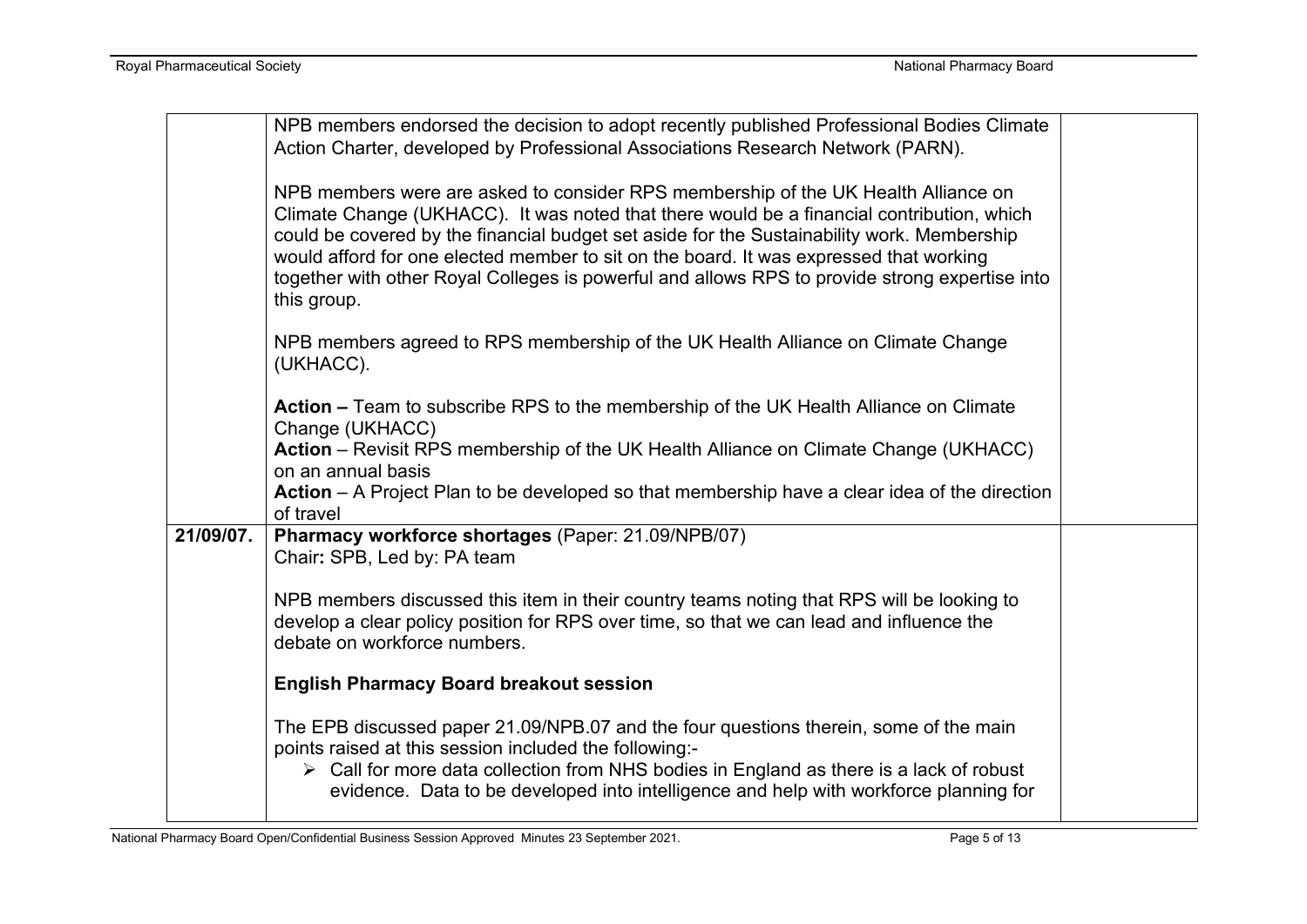| now and future. NHS bodies in England should emulate Scotland and Wales in its data<br>collection. Data must include locums. |  |
|------------------------------------------------------------------------------------------------------------------------------|--|
| $\triangleright$ There are many reasons and factors for reporting workforce shortages including lack of                      |  |
| international pharmacists due to Brexit, long working hours, lack of work/life balance,                                      |  |
| culture, pharmacists leaving the profession, moving sector into PCNs, workforce                                              |  |
| pressures, wellbeing issues - not feeling valued.                                                                            |  |
| $\triangleright$ England needs a professional vision for pharmacy to ensure the workforce is excited                         |  |
| about the future of the profession and want to be part of it.                                                                |  |
| $\triangleright$ Currently two opposing narratives – employers say shortage of pharmacists – in the                          |  |
| past it has been said that there is a predicted oversupply of pharmacists – RPS has a                                        |  |
| role in explaining the narratives.                                                                                           |  |
| $\triangleright$ How are perceived workforce shortages affecting safety and quality for the population                       |  |
| $\triangleright$ Temporary closures of pharmacies is not good for the profession or patients – need to                       |  |
| understand the reasons and if this being reported properly                                                                   |  |
| $\triangleright$ Changes in pharmacy practice over past 15 years – more services provided require                            |  |
| more pharmacists to deliver                                                                                                  |  |
| $\triangleright$ Move to flexibly working – not sector specific                                                              |  |
| $\triangleright$ Affordability of employing more staff                                                                       |  |
|                                                                                                                              |  |
| No feedback on the EPB breakout session was taken at the meeting, but EPB will reflect and                                   |  |
| discuss at a future meeting.                                                                                                 |  |
| <b>Scottish Pharmacy Board breakout session</b>                                                                              |  |
| The key themes discussed were noted as:                                                                                      |  |
| $\triangleright$ Develop a position statement based on membership views and in collaboration with                            |  |
| other external pharmacy stakeholders, with which to lobby Scottish Government                                                |  |
| (ScotGovt) for change. Try to incorporate the Pharmacy 2030 vision work in this.                                             |  |
| Should consider the whole profession.                                                                                        |  |
| $\triangleright$ Call for improved workforce data in all areas of the profession, to establish a baseline to                 |  |
| inform workforce planning. Data should include NHS 24, locums and also the pressures                                         |  |
| of remote and rural working.                                                                                                 |  |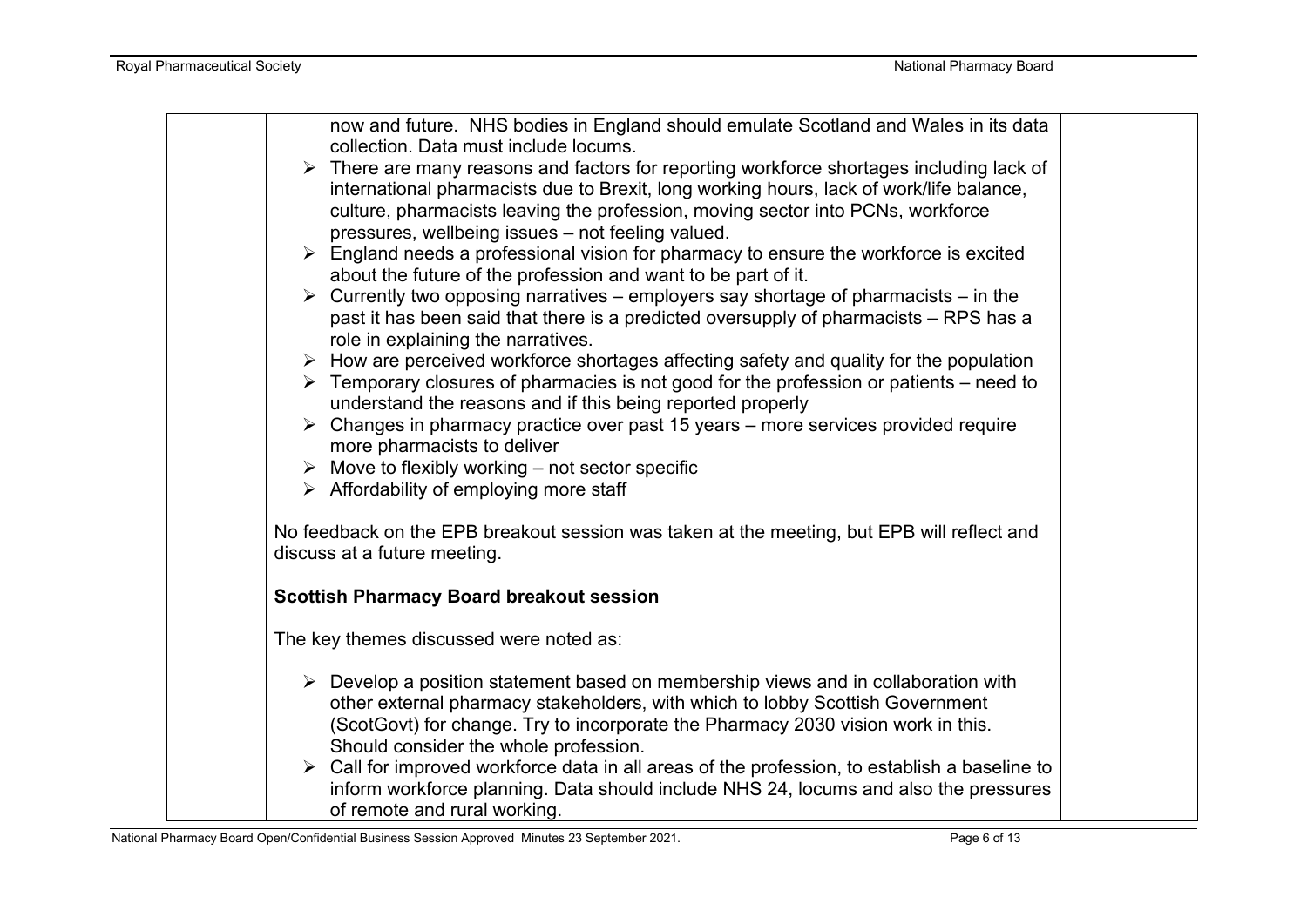| $\triangleright$ Call for improved workforce planning: need to use modelling to understand future<br>workforce requirements. It is expected that the workforce required for Clinical<br>Informatics alone in Scotland will increase by 600-700% over the next ten years.<br>Importance of blue sky thinking and considering future roles and ways of working in<br>$\blacktriangleright$<br>workforce requirements.<br>> Acknowledge the move towards portfolio careers, to include flexibility in ways of                                                                                                                                                                                                                                                                                                                                                                                                                                                                                                                                                                                                                                                                                                                                                                                                                                                                                                                                                                                                                                                                                                                                     |                                |
|------------------------------------------------------------------------------------------------------------------------------------------------------------------------------------------------------------------------------------------------------------------------------------------------------------------------------------------------------------------------------------------------------------------------------------------------------------------------------------------------------------------------------------------------------------------------------------------------------------------------------------------------------------------------------------------------------------------------------------------------------------------------------------------------------------------------------------------------------------------------------------------------------------------------------------------------------------------------------------------------------------------------------------------------------------------------------------------------------------------------------------------------------------------------------------------------------------------------------------------------------------------------------------------------------------------------------------------------------------------------------------------------------------------------------------------------------------------------------------------------------------------------------------------------------------------------------------------------------------------------------------------------|--------------------------------|
| working and taking into account the changing ways of working, with a move towards<br>decreasing hours. Also consider that a 4-day week is a future possibility.<br>$\triangleright$ Consider the shape of a future pharmacy team, including skill mix and use of digital<br>innovation. Also, the call for protected learning time, particularly for Foundation<br>pharmacists. All these factors will need to be incorporated into pipeline discussions.<br>$\triangleright$ Gap analysis needed on current activities to understand how to better use skills mix<br>and plan workload.<br>$\triangleright$ Rest breaks should be mandatory as a matter of patient safety.<br>$\triangleright$ Focus on retention of pharmacists; linked to the RPS wellbeing work and also career<br>frameworks.<br>Future planning - promote Pharmacy as a career in schools; tools are being developed<br>that will be easy to access. A video has already been produced and, as part of a<br>package to take into schools, the team is now exploring the production of an animation<br>which shows the profession of pharmacy as a whole, including all roles and settings.<br>The package could also be used by members in their local areas.<br>> Support the establishment of the ScotGovt Pharmacy Workforce Forum.<br>$\triangleright$ Hold focus groups with the membership to gather views on workforce issues, gather<br>available data around increased vacancies and use this to inform position statement to<br>present to ScotGovt.<br>$\triangleright$ Wellbeing – consolidate the provision of training requirements and protected learning | <b>Team</b><br><b>Scotland</b> |
|                                                                                                                                                                                                                                                                                                                                                                                                                                                                                                                                                                                                                                                                                                                                                                                                                                                                                                                                                                                                                                                                                                                                                                                                                                                                                                                                                                                                                                                                                                                                                                                                                                                |                                |
| time.<br>> Misunderstanding between sectors; RPS Connect could be used to bridge those gaps,<br>e.g. local area groups with pharmacists from different sectors.                                                                                                                                                                                                                                                                                                                                                                                                                                                                                                                                                                                                                                                                                                                                                                                                                                                                                                                                                                                                                                                                                                                                                                                                                                                                                                                                                                                                                                                                                |                                |
| No feedback on the SPB breakout session was taken at the meeting, but SPB will reflect and<br>discuss at a future meeting.                                                                                                                                                                                                                                                                                                                                                                                                                                                                                                                                                                                                                                                                                                                                                                                                                                                                                                                                                                                                                                                                                                                                                                                                                                                                                                                                                                                                                                                                                                                     |                                |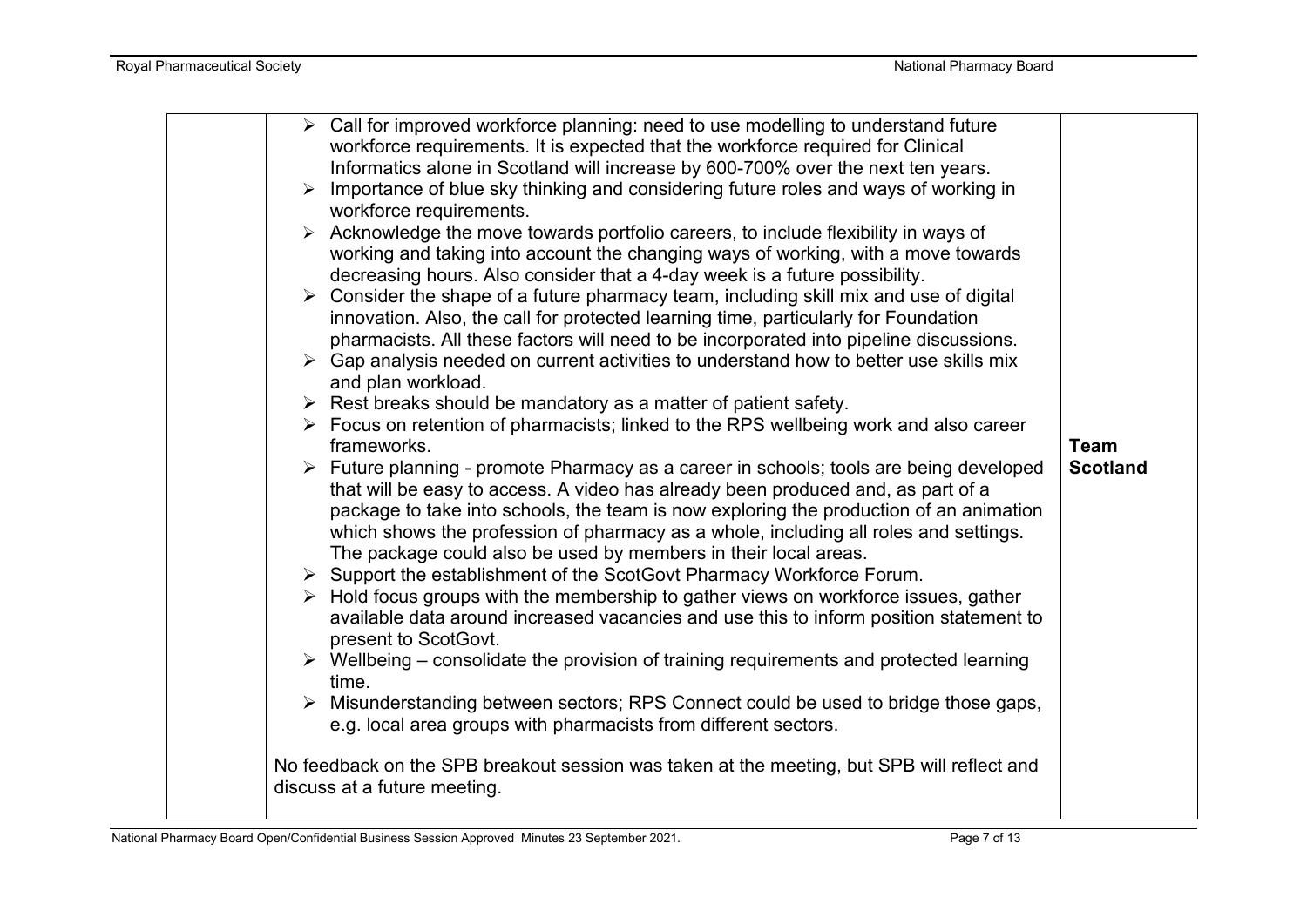|           | Action: Hold focus groups with the membership to gather views on workforce issues                                                                                                                                                                                                                                                                                                                                                                                                                                                                                                                                                                                                                                                                                                                                                                                                                                                                                                                                                                                                                                                                                     |  |
|-----------|-----------------------------------------------------------------------------------------------------------------------------------------------------------------------------------------------------------------------------------------------------------------------------------------------------------------------------------------------------------------------------------------------------------------------------------------------------------------------------------------------------------------------------------------------------------------------------------------------------------------------------------------------------------------------------------------------------------------------------------------------------------------------------------------------------------------------------------------------------------------------------------------------------------------------------------------------------------------------------------------------------------------------------------------------------------------------------------------------------------------------------------------------------------------------|--|
|           | <b>Welsh Pharmacy Board breakout session</b>                                                                                                                                                                                                                                                                                                                                                                                                                                                                                                                                                                                                                                                                                                                                                                                                                                                                                                                                                                                                                                                                                                                          |  |
|           | The key themes in discussion were: -                                                                                                                                                                                                                                                                                                                                                                                                                                                                                                                                                                                                                                                                                                                                                                                                                                                                                                                                                                                                                                                                                                                                  |  |
|           | $\triangleright$ Patient safety is connected to workforce pressure<br>> Vacancy rates work across all sectors, but this results in areas being left depleted and<br>more pressure on staff to train them<br>$\triangleright$ Wellbeing of staff – reduce opening hours as with COVID, built in flexibility<br>$\triangleright$ Wages – revisit the data, may not be for RPS to dictate wages – members are saying, if<br>we can influence. Hard to recruit as wages are low. Working conditions are tough.<br>$\triangleright$ Locum rates very high making it difficult to backfill<br>$\triangleright$ More flexible working Protected training time – to learn and develop and support<br>reinforce positive messages<br>> Education and training - distance learning need to be more creative and integrate and<br>remote methods, joint training with all sectors could be a way forward<br>$\triangleright$ Sectoral turn over - need to unpick why people are changing sectors<br>$\triangleright$ In Wales discussing with schools – 14 -17-year-olds pharmacy as career – young<br>students in Wales - Wyn Davies Cardiff University linking across England. |  |
|           | No feedback on the WPB breakout session was taken at the meeting, but WPB will reflect and<br>discuss at a future meeting,                                                                                                                                                                                                                                                                                                                                                                                                                                                                                                                                                                                                                                                                                                                                                                                                                                                                                                                                                                                                                                            |  |
| 21/09/08. | Wellbeing (Paper: 21.09/NPB/08)<br>Chair: EPB, Led by: Heidi Wright, Practice & Policy Lead, England                                                                                                                                                                                                                                                                                                                                                                                                                                                                                                                                                                                                                                                                                                                                                                                                                                                                                                                                                                                                                                                                  |  |
|           | The Wellbeing survey for 2021 was launched on 23 September. All board members were<br>asked to complete the survey and distribute more widely to their colleagues. It is hoped the<br>survey results will help inform the future direction of travel for the project.                                                                                                                                                                                                                                                                                                                                                                                                                                                                                                                                                                                                                                                                                                                                                                                                                                                                                                 |  |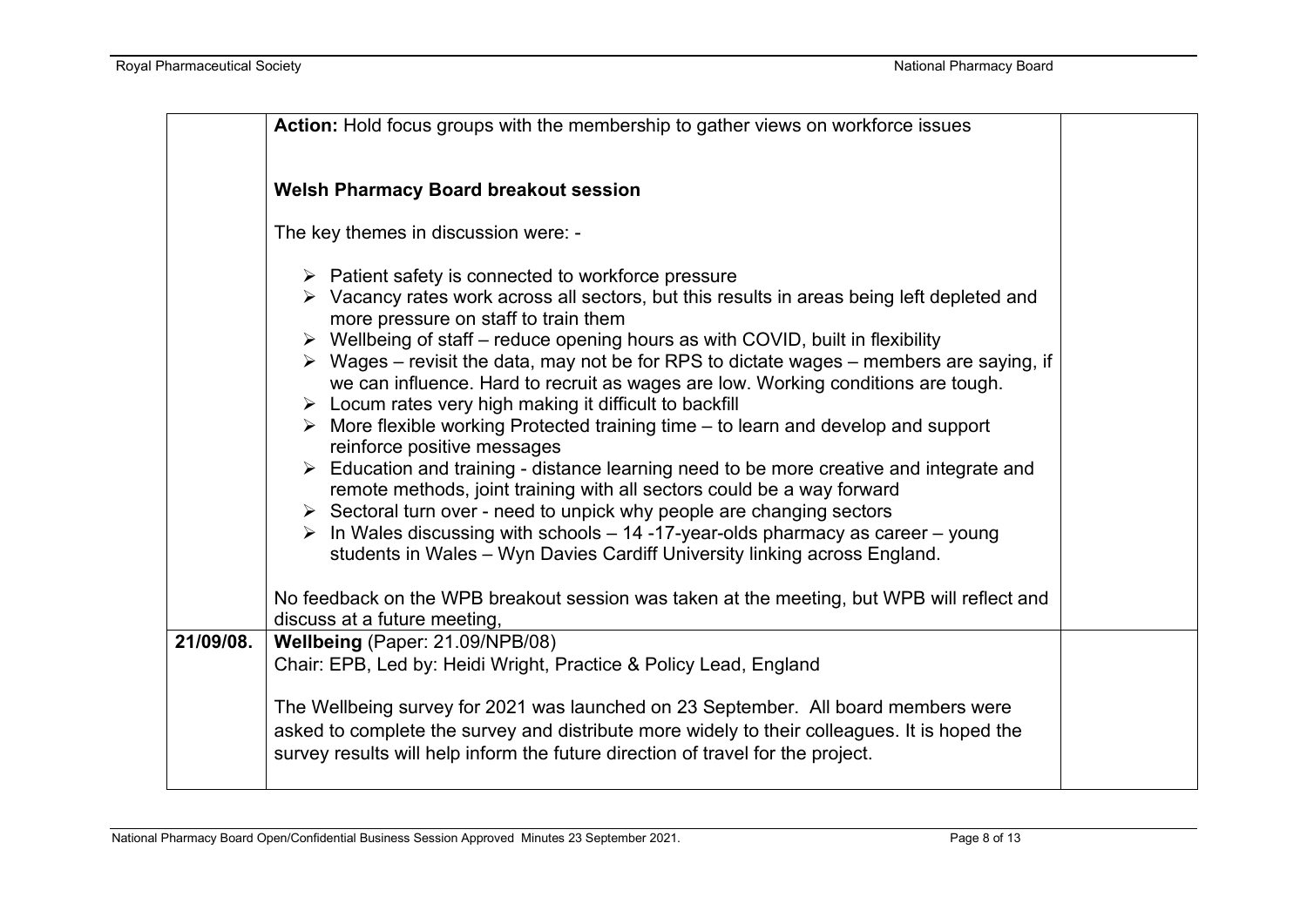|           | HW gave a short synopsis of the paper and asked for feedback on the three questions asked<br>in the paper.                                                                                                                                                                                                                                                                                                                                                                                                     |  |
|-----------|----------------------------------------------------------------------------------------------------------------------------------------------------------------------------------------------------------------------------------------------------------------------------------------------------------------------------------------------------------------------------------------------------------------------------------------------------------------------------------------------------------------|--|
|           | The question of partnership working was raised. Currently there is partnership working going<br>on with Pharmacist Support and the Mental Health Academy but there is scope for wider<br>participation and collaborative working especially in respect of lobbying for protected learning<br>time and prevention which is another area which will benefit from working with stakeholders.                                                                                                                      |  |
|           | It is being reported that wellbeing is slipping down the agenda and becoming less of a priority<br>in the workplace – this is a real challenge and resulting in team members unable to take<br>holidays, rest breaks or protected learning time.                                                                                                                                                                                                                                                               |  |
|           | The subject of prevention and rest breaks was raised with acknowledgement of how important<br>it is for all parties to recognise that breaks are essential in order to maintain patient safety and<br>to avoid making mistakes. Pharmacists should be reminded of the importance of taking a<br>break and of the wellbeing support services that are available in England/Scotland and Wales.<br>The RPS is hoping to launch a resource on prevention and is looking at what more can be<br>done in this area. |  |
|           | Board members were broadly in <b>agreement</b> that prevention should be the focus of the<br>Workforce Wellbeing programme over the coming year.                                                                                                                                                                                                                                                                                                                                                               |  |
| 21/09/09. | HW thanked the boards for the helpful discussion.<br>Inclusion & Diversity (Paper: 21.09/NPB/09)                                                                                                                                                                                                                                                                                                                                                                                                               |  |
|           | Chair: WPB, Led by: Amandeep Doll, Head of Professional Belonging/Ravi Sharma, Director<br>for England                                                                                                                                                                                                                                                                                                                                                                                                         |  |
|           | AD introduced the paper saying that the current focus is on evaluating the implementation of<br>the RPS I&D strategy so far. AD asked the board to consider the three questions in the paper.                                                                                                                                                                                                                                                                                                                  |  |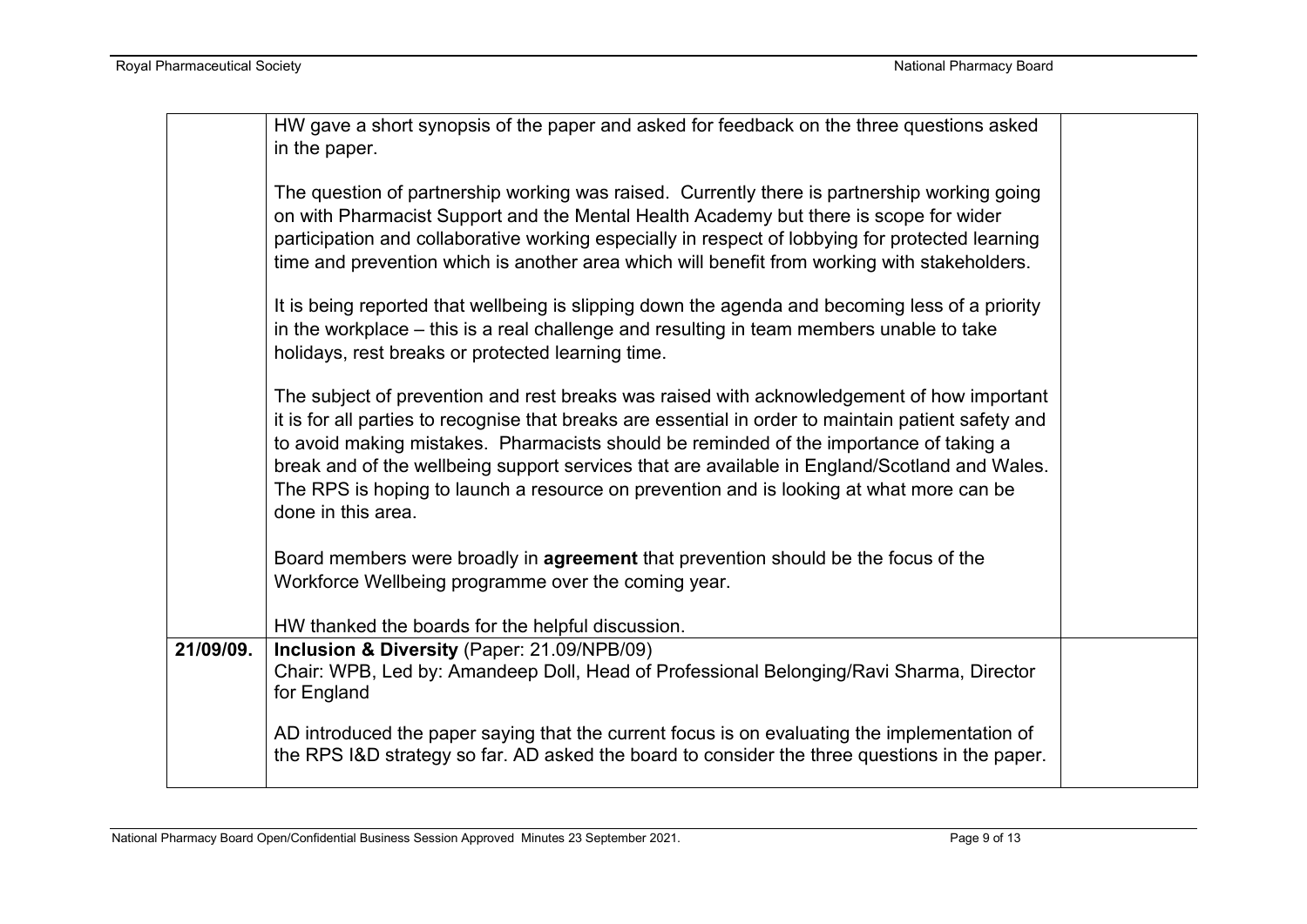|           | White allyship was highlighted as a great example of how this form of mentor/mentee                      |  |
|-----------|----------------------------------------------------------------------------------------------------------|--|
|           | relationship can be so beneficial for and impact on individuals, giving a greater understanding          |  |
|           | of inclusion and diversity. Board members were encouraged to become involved. RPS could                  |  |
|           | possibly facilitate these relationships on the mentoring platform.                                       |  |
|           |                                                                                                          |  |
|           | Discussion continued around outcome measures with some comments listed below:-                           |  |
|           | $\triangleright$ Getting data for outcomes for such types of work is difficult – how do we measure this? |  |
|           | Any researchers with a specialised interest we could work with?                                          |  |
|           | $\triangleright$ Outcomes from actions is hard to quantify                                               |  |
|           | $\triangleright$ Go back to surveys and use as baseline whilst recognising that it is not fully          |  |
|           | representative of members                                                                                |  |
|           | ▶ Keen to look at NHS England Workforce Race Equality Standards to measure work and                      |  |
|           | drive improvement                                                                                        |  |
|           | $\triangleright$ Continue to include I&D as a topic on all board/assembly agendas                        |  |
|           | $\triangleright$ What are we looking to achieve from this work?                                          |  |
|           | $\triangleright$ Need to work with others on this in partnership                                         |  |
|           | $\triangleright$ Need qualitative data – be aware of the effect on individuals – needs real in-depth     |  |
|           | qualitative research                                                                                     |  |
|           | $\triangleright$ RPS is able to collect special category data if anonymised                              |  |
|           | $\triangleright$ Measure engagement with the work we are doing and measure again in a year or so $-$     |  |
|           | success is seeing engagement                                                                             |  |
|           | > Follow up on the Pledge - "what has changed since sign up", what actions have been                     |  |
|           | taken?                                                                                                   |  |
|           | $\triangleright$ How do we continuously measure EDI data – currently looking at long term solutions.     |  |
|           |                                                                                                          |  |
|           | AD thanked board members for their contributions.                                                        |  |
| 20/09/10. |                                                                                                          |  |
|           | <b>Papers for noting:</b><br>Chair: EPB, Led by: Chair, EPB                                              |  |
|           |                                                                                                          |  |
|           | The NPB members noted the following items and corresponding papers 21.09/NPB/10 (a) -                    |  |
|           |                                                                                                          |  |
|           | $(j)$ .                                                                                                  |  |
|           |                                                                                                          |  |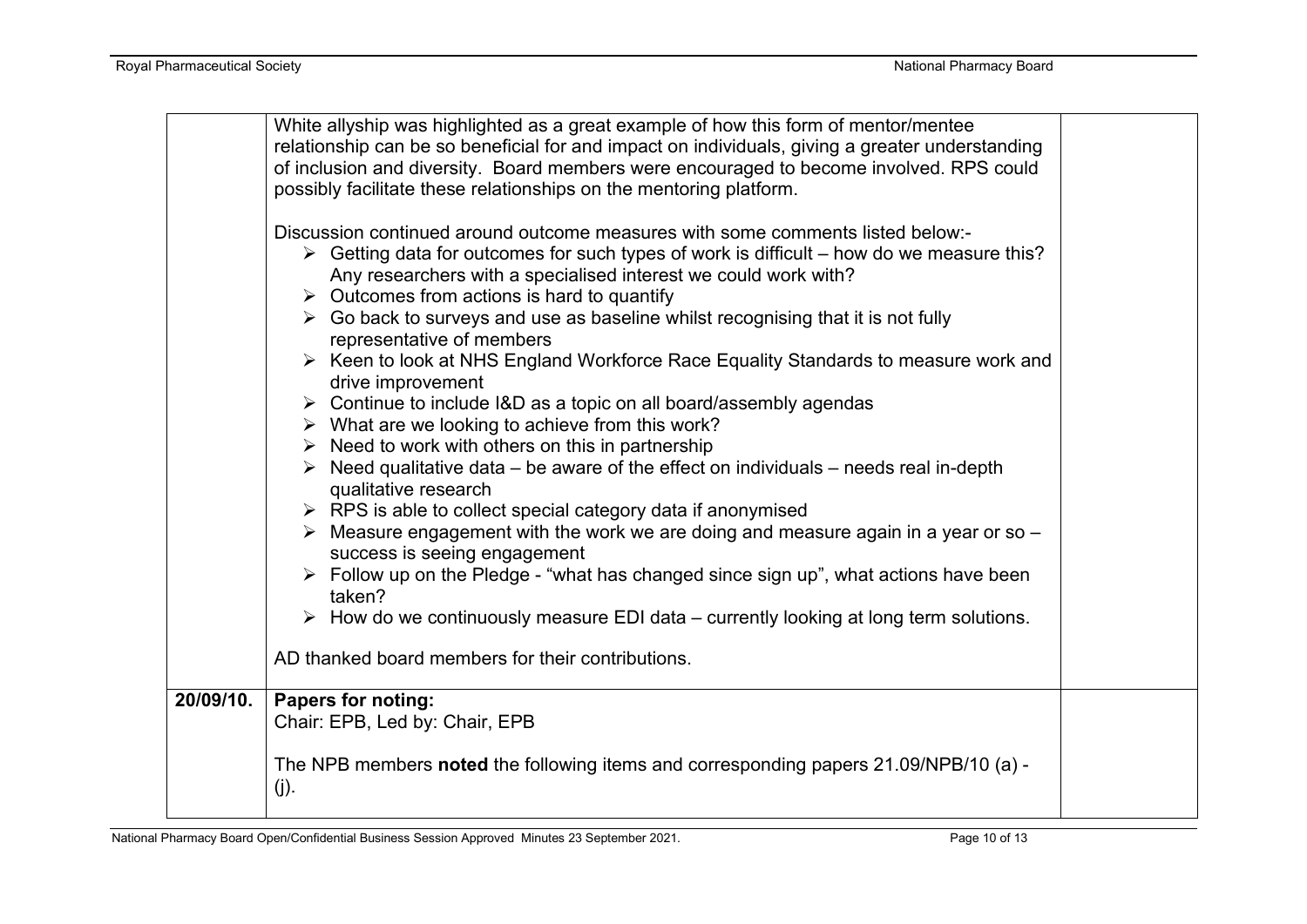|           | (a) Science & Research update – RT took the opportunity to say a fond farewell to Luigi "Gino" |  |  |  |
|-----------|------------------------------------------------------------------------------------------------|--|--|--|
|           | Martini, Chief Scientist, and wish him well for the future in his exciting new role. He gave a |  |  |  |
|           | huge thank you to Gino for all the work he has done, along with his team, to put Science and   |  |  |  |
|           | Research at the centre of the work of the RPS.                                                 |  |  |  |
|           | Gino responded by saying that it has been an honour and privilege to work at the RPS for the   |  |  |  |
|           | past four years with great colleagues. He added that Covid has been demanding for all but      |  |  |  |
|           | that he was leaving Science and Research in the hands of the Chair of the Science and          |  |  |  |
|           | Research Committee Barrie Kellam in the interim. The Chairs added their thanks to Gino.        |  |  |  |
|           | (b) Covid Response Team update                                                                 |  |  |  |
|           | (c) Independent prescribing                                                                    |  |  |  |
|           | (d) Policy                                                                                     |  |  |  |
|           | (e) Public affairs                                                                             |  |  |  |
|           | (f) Genomics and Personalised medicines update                                                 |  |  |  |
|           | (g) Education update                                                                           |  |  |  |
|           | (h) Board members functions and duties                                                         |  |  |  |
|           | (i) RPS Connect                                                                                |  |  |  |
|           | (i) Inclusion & Diversity update                                                               |  |  |  |
| 20/09/11. | Any other business                                                                             |  |  |  |
|           | Chair: SPB, Led by: Chair, EPB                                                                 |  |  |  |
|           |                                                                                                |  |  |  |
|           | There was no other business to be discussed.                                                   |  |  |  |
| 21/09/12. | Dates of next National Pharmacy Board meetings for 2022                                        |  |  |  |
|           | Chair: WPB, Led by: Chair, WPB                                                                 |  |  |  |
|           |                                                                                                |  |  |  |
|           | National Pharmacy Board Meeting - 2 February 2022                                              |  |  |  |
|           | National Pharmacy Board Induction/Working day - 21 June 2022                                   |  |  |  |
|           | National Pharmacy Board meeting - 22 June 2022                                                 |  |  |  |
|           | National Pharmacy Board meeting - 29 September 2022                                            |  |  |  |
|           | (Please Note: there is an option for an additional Board meeting if required for the English   |  |  |  |
|           | Pharmacy Board)                                                                                |  |  |  |

National Pharmacy Board Open/Confidential Business Session Approved Minutes 23 September 2021. Page 11 Page 11 of 13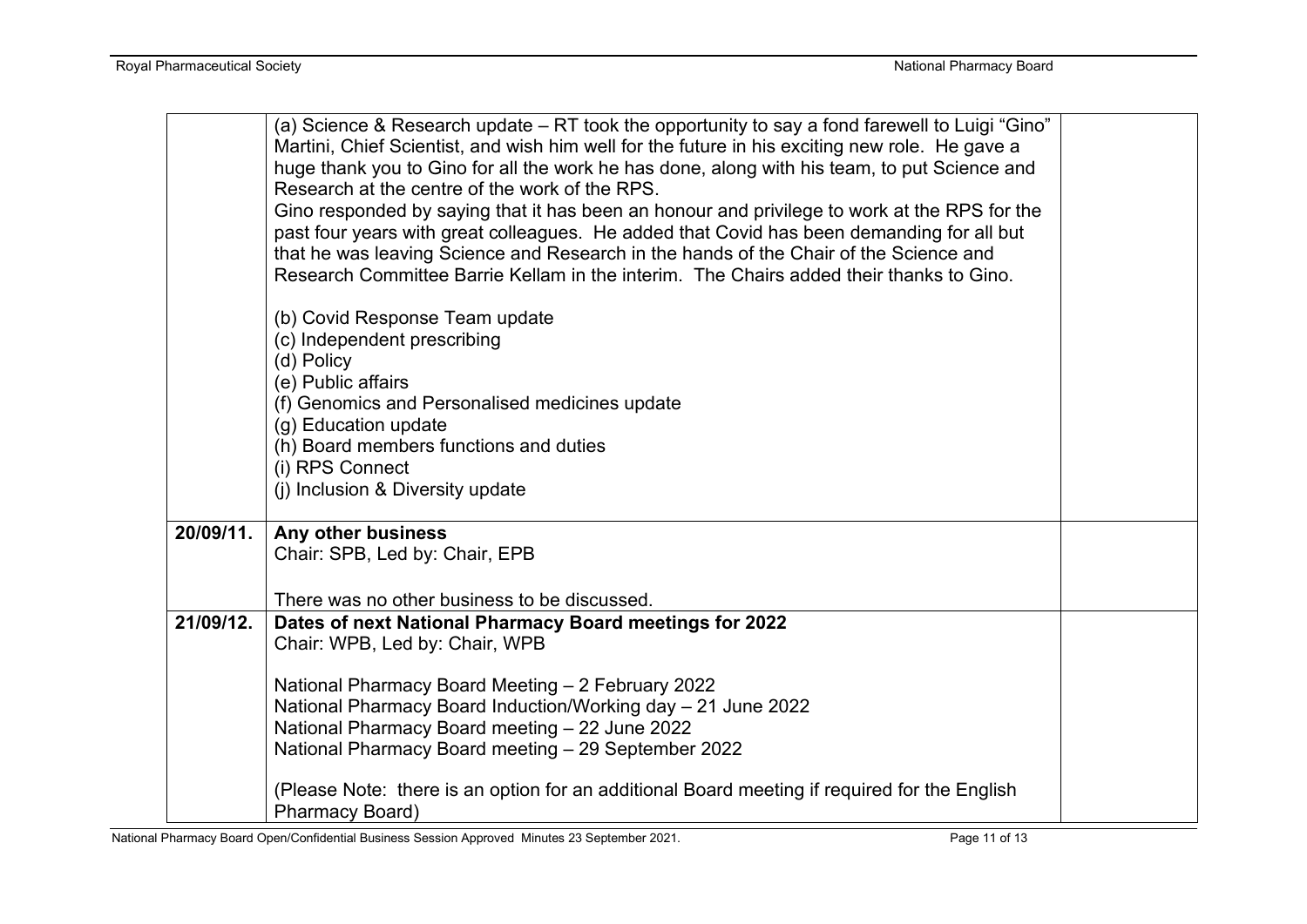Royal Pharmaceutical Society **National Pharmacy Board** National Pharmacy Board

**The meeting closed at: 11.20am**